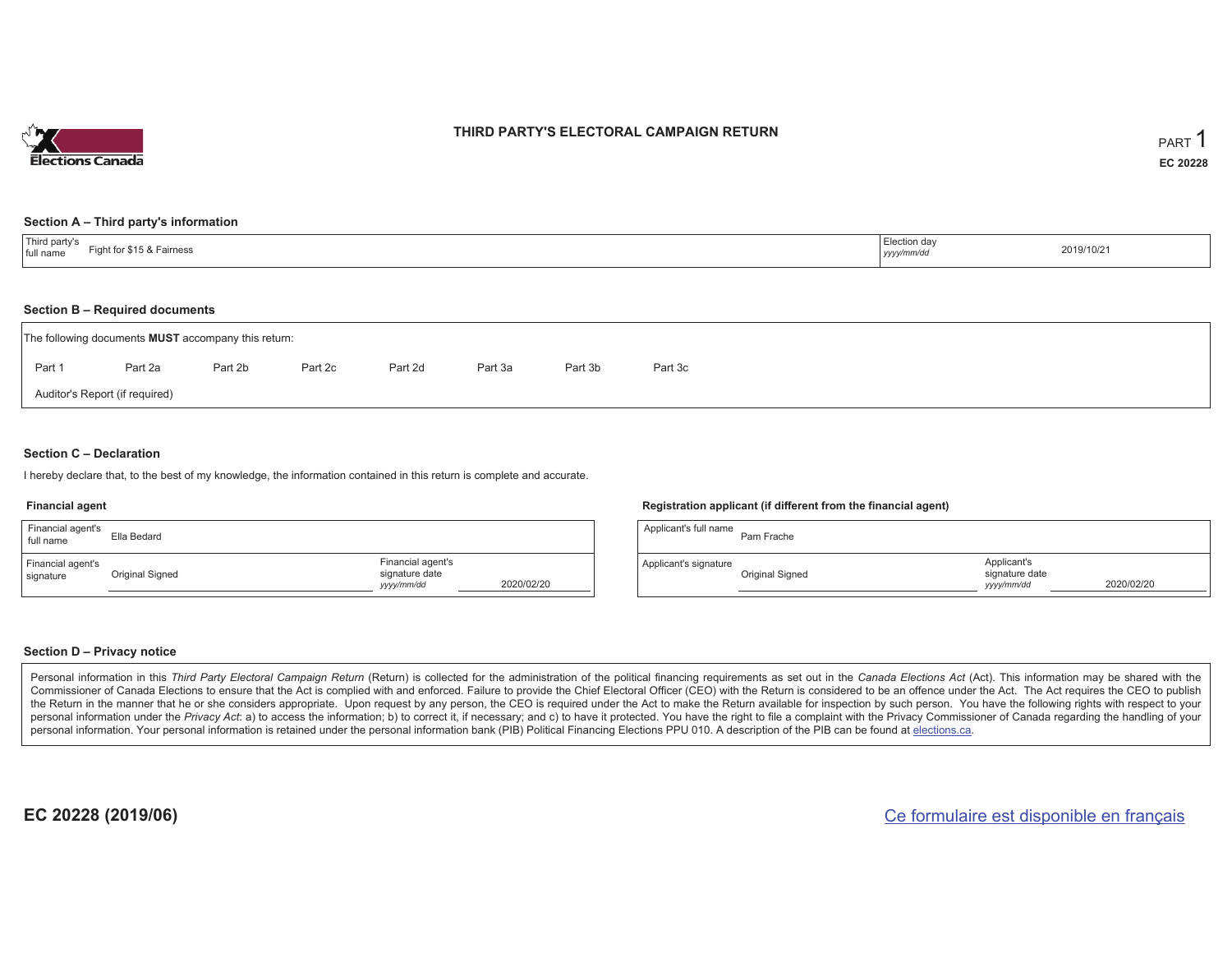

## **THIRD PARTY'S ELECTORAL CAMPAIGN RETURN HIRD PARTY'S ELECTORAL CAMPAIGN RETURN<br>Statement of monetary contributions received PART 2a**

**EC 20228**

| No. | <b>Full name</b> | Street<br>no.                                                                       | <b>Street</b>                                    | Apt. | City | Prov./<br>Terr. | Postal<br>code | Date<br>received<br>yyyy/mm/dd                                                 | Individual | Business /<br>Commercial<br>organization | Government | Trade union | Corporation<br>without share<br>capital | Unincorporated<br>organization or<br>association |
|-----|------------------|-------------------------------------------------------------------------------------|--------------------------------------------------|------|------|-----------------|----------------|--------------------------------------------------------------------------------|------------|------------------------------------------|------------|-------------|-----------------------------------------|--------------------------------------------------|
|     |                  |                                                                                     |                                                  |      |      |                 |                |                                                                                | \$         | $\mathsf{s}$                             | \$         | \$          | \$                                      | \$                                               |
|     |                  |                                                                                     |                                                  |      |      |                 |                |                                                                                |            |                                          |            |             |                                         |                                                  |
|     |                  |                                                                                     |                                                  |      |      |                 |                |                                                                                |            |                                          |            |             |                                         |                                                  |
|     |                  |                                                                                     |                                                  |      |      |                 |                |                                                                                |            |                                          |            |             |                                         |                                                  |
|     |                  |                                                                                     |                                                  |      |      |                 |                |                                                                                |            |                                          |            |             |                                         |                                                  |
|     |                  |                                                                                     |                                                  |      |      |                 |                |                                                                                |            |                                          |            |             |                                         |                                                  |
|     |                  |                                                                                     |                                                  |      |      |                 |                |                                                                                |            |                                          |            |             |                                         |                                                  |
|     |                  |                                                                                     |                                                  |      |      |                 |                |                                                                                |            |                                          |            |             |                                         |                                                  |
|     |                  |                                                                                     |                                                  |      |      |                 |                |                                                                                |            |                                          |            |             |                                         |                                                  |
|     |                  |                                                                                     |                                                  |      |      |                 |                |                                                                                |            |                                          |            |             |                                         |                                                  |
|     |                  |                                                                                     |                                                  |      |      |                 |                |                                                                                |            |                                          |            |             |                                         |                                                  |
|     |                  |                                                                                     |                                                  |      |      |                 |                |                                                                                |            |                                          |            |             |                                         |                                                  |
|     |                  |                                                                                     |                                                  |      |      |                 |                |                                                                                |            |                                          |            |             |                                         |                                                  |
|     |                  |                                                                                     |                                                  |      |      |                 |                |                                                                                |            |                                          |            |             |                                         |                                                  |
|     |                  |                                                                                     |                                                  |      |      |                 |                |                                                                                |            |                                          |            |             |                                         |                                                  |
|     |                  |                                                                                     |                                                  |      |      |                 |                |                                                                                |            |                                          |            |             |                                         |                                                  |
|     |                  |                                                                                     |                                                  |      |      |                 |                | Totals carried forward from previous page \$                                   |            |                                          |            |             |                                         |                                                  |
|     |                  |                                                                                     |                                                  |      |      |                 |                | Total amount of monetary contributions by contributors who gave over \$200 (A) |            |                                          |            |             |                                         |                                                  |
|     |                  |                                                                                     |                                                  |      |      |                 |                | Number of contributors who gave over \$200                                     |            |                                          |            |             |                                         |                                                  |
|     |                  | Total amount of monetary contributions by contributors who gave \$200 or less $(B)$ |                                                  |      |      |                 |                |                                                                                |            |                                          |            |             |                                         |                                                  |
|     |                  |                                                                                     | Number of contributors who gave \$200 or less    |      |      |                 |                |                                                                                |            |                                          |            |             |                                         |                                                  |
|     |                  |                                                                                     | Total amount of all monetary contributions (A+B) |      |      |                 |                |                                                                                |            |                                          |            |             |                                         |                                                  |
|     |                  |                                                                                     |                                                  |      |      |                 |                | Number of contributors who gave monetary contributions                         |            |                                          |            |             |                                         |                                                  |
|     |                  |                                                                                     |                                                  |      |      |                 |                |                                                                                |            |                                          |            |             |                                         |                                                  |

| Third<br>  party | $-$ ont for \$15.2.7<br>Fairness<br>. <del>.</del> <b>.</b> | Election da\<br>2019/10/21<br>.<br>yyyy/mm/do | Page<br>$\cdot$<br>______ |
|------------------|-------------------------------------------------------------|-----------------------------------------------|---------------------------|
|------------------|-------------------------------------------------------------|-----------------------------------------------|---------------------------|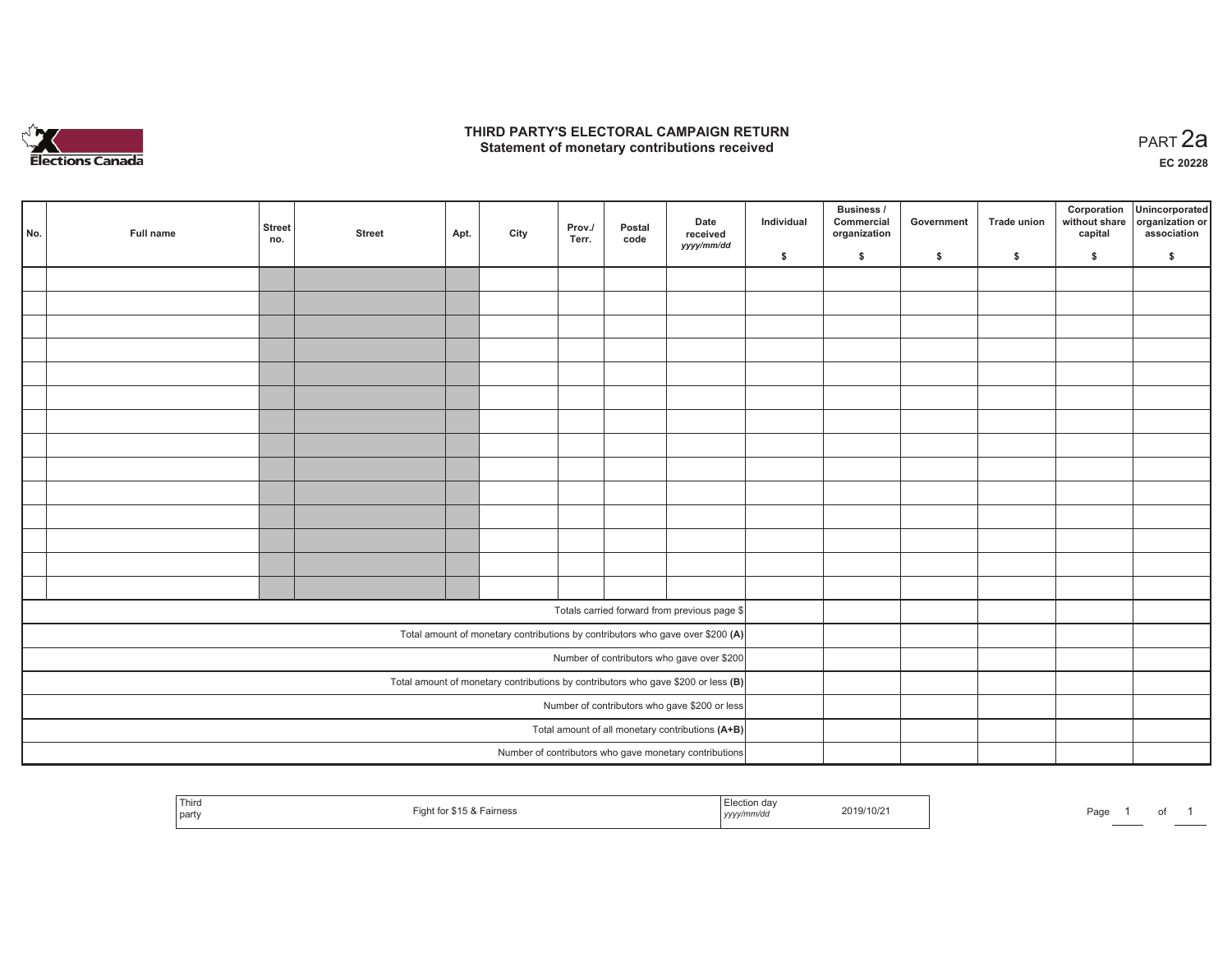

## **THIRD PARTY'S ELECTORAL CAMPAIGN RETURN**  THIRD PARTY'S ELECTORAL CAMPAIGN RETURN<br>Statement of non-monetary contributions received

1 of 1

| No.                                                                                     | Full name | <b>Street</b><br>no. | <b>Street</b>                                        | Apt. | City | Prov./<br>Terr. | Postal<br>code | Date<br>received<br>yyyy/mm/dd                                                     | Individual | <b>Business /</b><br>Commercial<br>organization | Government   | Trade union | Corporation<br>without share<br>capital | Unincorporated<br>organization or<br>association |
|-----------------------------------------------------------------------------------------|-----------|----------------------|------------------------------------------------------|------|------|-----------------|----------------|------------------------------------------------------------------------------------|------------|-------------------------------------------------|--------------|-------------|-----------------------------------------|--------------------------------------------------|
|                                                                                         |           |                      |                                                      |      |      |                 |                |                                                                                    | \$         | \$                                              | $\mathsf{s}$ | \$          | \$                                      | \$                                               |
|                                                                                         |           |                      |                                                      |      |      |                 |                |                                                                                    |            |                                                 |              |             |                                         |                                                  |
|                                                                                         |           |                      |                                                      |      |      |                 |                |                                                                                    |            |                                                 |              |             |                                         |                                                  |
|                                                                                         |           |                      |                                                      |      |      |                 |                |                                                                                    |            |                                                 |              |             |                                         |                                                  |
|                                                                                         |           |                      |                                                      |      |      |                 |                |                                                                                    |            |                                                 |              |             |                                         |                                                  |
|                                                                                         |           |                      |                                                      |      |      |                 |                |                                                                                    |            |                                                 |              |             |                                         |                                                  |
|                                                                                         |           |                      |                                                      |      |      |                 |                |                                                                                    |            |                                                 |              |             |                                         |                                                  |
|                                                                                         |           |                      |                                                      |      |      |                 |                |                                                                                    |            |                                                 |              |             |                                         |                                                  |
|                                                                                         |           |                      |                                                      |      |      |                 |                |                                                                                    |            |                                                 |              |             |                                         |                                                  |
|                                                                                         |           |                      |                                                      |      |      |                 |                |                                                                                    |            |                                                 |              |             |                                         |                                                  |
|                                                                                         |           |                      |                                                      |      |      |                 |                |                                                                                    |            |                                                 |              |             |                                         |                                                  |
|                                                                                         |           |                      |                                                      |      |      |                 |                |                                                                                    |            |                                                 |              |             |                                         |                                                  |
|                                                                                         |           |                      |                                                      |      |      |                 |                |                                                                                    |            |                                                 |              |             |                                         |                                                  |
|                                                                                         |           |                      |                                                      |      |      |                 |                |                                                                                    |            |                                                 |              |             |                                         |                                                  |
|                                                                                         |           |                      |                                                      |      |      |                 |                |                                                                                    |            |                                                 |              |             |                                         |                                                  |
|                                                                                         |           |                      |                                                      |      |      |                 |                |                                                                                    |            |                                                 |              |             |                                         |                                                  |
|                                                                                         |           |                      |                                                      |      |      |                 |                | Totals carried forward from previous page \$                                       |            |                                                 |              |             |                                         |                                                  |
|                                                                                         |           |                      |                                                      |      |      |                 |                | Total amount of non-monetary contributions by contributors who gave over \$200 (A) |            |                                                 |              |             |                                         |                                                  |
|                                                                                         |           |                      |                                                      |      |      |                 |                | Number of contributors who gave over \$200                                         |            |                                                 |              |             |                                         |                                                  |
| Total amount of non-monetary contributions by contributors who gave \$200 or less $(B)$ |           |                      |                                                      |      |      |                 |                |                                                                                    |            |                                                 |              |             |                                         |                                                  |
|                                                                                         |           |                      | Number of contributors who gave \$200 or less        |      |      |                 |                |                                                                                    |            |                                                 |              |             |                                         |                                                  |
|                                                                                         |           |                      | Total amount of all non-monetary contributions (A+B) |      |      |                 |                |                                                                                    |            |                                                 |              |             |                                         |                                                  |
|                                                                                         |           |                      |                                                      |      |      |                 |                | Number of contributors who gave non-monetary contributions                         |            |                                                 |              |             |                                         |                                                  |

| <sup>l</sup> Third<br>\$15 & Fairness<br>Fight for<br>  party | ≞lection dav<br>2019/10/21<br>$\frac{1}{2}$<br>, yyyy/mm/aa | Page |
|---------------------------------------------------------------|-------------------------------------------------------------|------|
|---------------------------------------------------------------|-------------------------------------------------------------|------|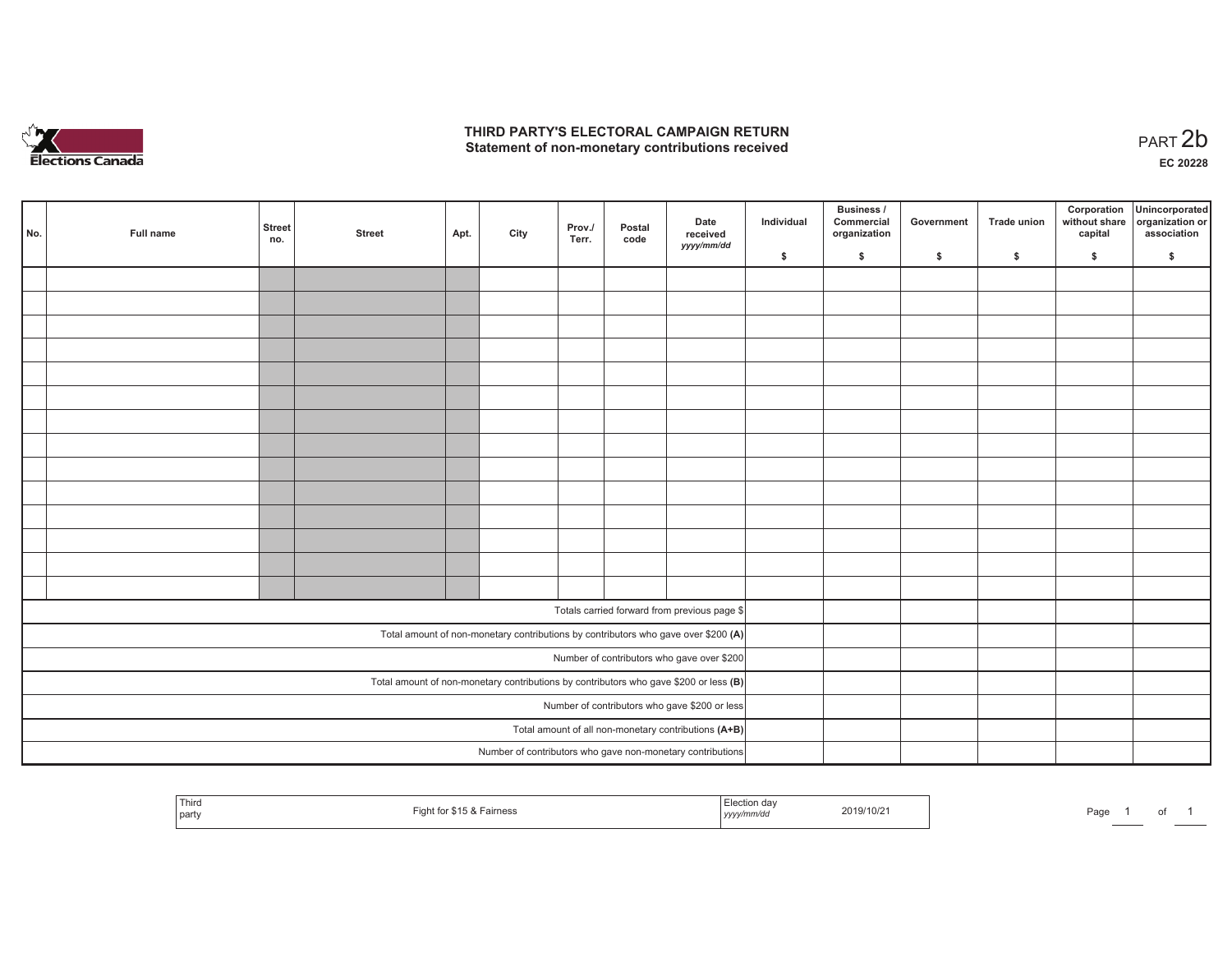

## **THIRD PARTY'S ELECTORAL CAMPAIGN RETURN STATE:** PARTY'S ELECTORAL CAMPAIGN RETURN<br>
Statement of operating loans received

**EC 20228**

|                                           |           |                                                                   |                                              |      |      |                 |                |                                                              |            | Business /                 |            |                    | Corporation | Unincorporated                               |
|-------------------------------------------|-----------|-------------------------------------------------------------------|----------------------------------------------|------|------|-----------------|----------------|--------------------------------------------------------------|------------|----------------------------|------------|--------------------|-------------|----------------------------------------------|
| No.                                       | Full name | <b>Street</b><br>no.                                              | <b>Street</b>                                | Apt. | City | Prov./<br>Terr. | Postal<br>code | Date<br>received                                             | Individual | Commercial<br>organization | Government | <b>Trade union</b> | capital     | without share organization or<br>association |
|                                           |           |                                                                   |                                              |      |      |                 |                | yyyy/mm/dd                                                   | \$         | \$                         | \$         | $\sqrt{2}$         | \$          | \$                                           |
|                                           |           |                                                                   |                                              |      |      |                 |                |                                                              |            |                            |            |                    |             |                                              |
|                                           |           |                                                                   |                                              |      |      |                 |                |                                                              |            |                            |            |                    |             |                                              |
|                                           |           |                                                                   |                                              |      |      |                 |                |                                                              |            |                            |            |                    |             |                                              |
|                                           |           |                                                                   |                                              |      |      |                 |                |                                                              |            |                            |            |                    |             |                                              |
|                                           |           |                                                                   |                                              |      |      |                 |                |                                                              |            |                            |            |                    |             |                                              |
|                                           |           |                                                                   |                                              |      |      |                 |                |                                                              |            |                            |            |                    |             |                                              |
|                                           |           |                                                                   |                                              |      |      |                 |                |                                                              |            |                            |            |                    |             |                                              |
|                                           |           |                                                                   |                                              |      |      |                 |                |                                                              |            |                            |            |                    |             |                                              |
|                                           |           |                                                                   |                                              |      |      |                 |                |                                                              |            |                            |            |                    |             |                                              |
|                                           |           |                                                                   |                                              |      |      |                 |                |                                                              |            |                            |            |                    |             |                                              |
|                                           |           |                                                                   |                                              |      |      |                 |                |                                                              |            |                            |            |                    |             |                                              |
|                                           |           |                                                                   |                                              |      |      |                 |                |                                                              |            |                            |            |                    |             |                                              |
|                                           |           |                                                                   |                                              |      |      |                 |                |                                                              |            |                            |            |                    |             |                                              |
|                                           |           |                                                                   |                                              |      |      |                 |                |                                                              |            |                            |            |                    |             |                                              |
|                                           |           |                                                                   |                                              |      |      |                 |                | Totals carried forward from previous page \$                 |            |                            |            |                    |             |                                              |
|                                           |           |                                                                   |                                              |      |      |                 |                | Total amount of loans by lenders who provided over \$200 (A) |            |                            |            |                    |             |                                              |
| Number of lenders who provided over \$200 |           |                                                                   |                                              |      |      |                 |                |                                                              |            |                            |            |                    |             |                                              |
|                                           |           | Total amount of loans by lenders who provided \$200 or less $(B)$ |                                              |      |      |                 |                |                                                              |            |                            |            |                    |             |                                              |
|                                           |           |                                                                   | Number of lenders who provided \$200 or less |      |      |                 |                |                                                              |            |                            |            |                    |             |                                              |
|                                           |           |                                                                   |                                              |      |      |                 |                | Total amount of all loans (A+B)                              |            |                            |            |                    |             |                                              |
|                                           |           |                                                                   |                                              |      |      |                 |                | Number of all lenders who provided loans                     |            |                            |            |                    |             |                                              |

| Third<br>party | ight for \$15<br>Fairness<br>1:2:2<br>$\sim$ | . Election de<br>yyyymmvuu | 2019/10/2 | Page |  |  |  |
|----------------|----------------------------------------------|----------------------------|-----------|------|--|--|--|
|----------------|----------------------------------------------|----------------------------|-----------|------|--|--|--|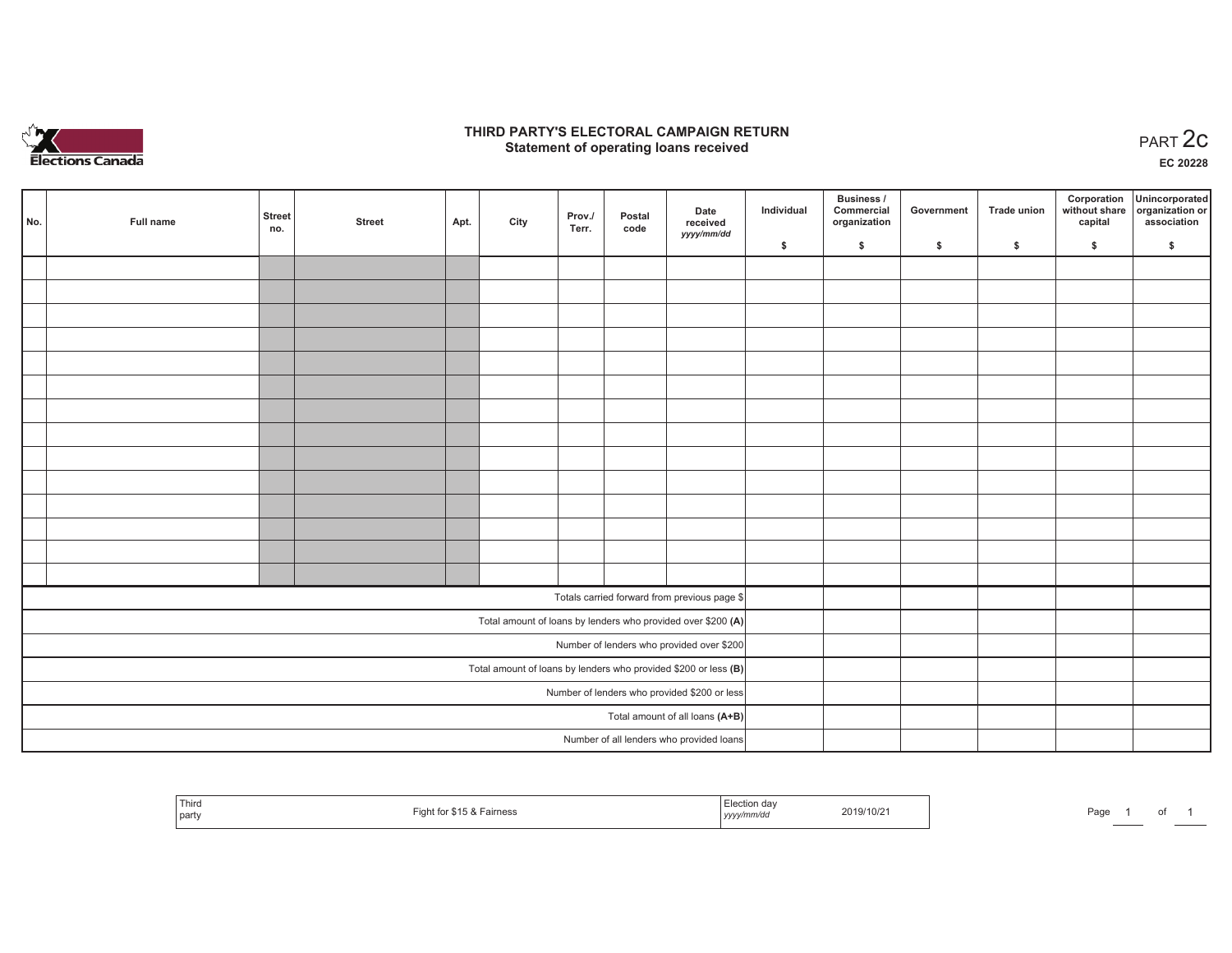

# **THIRD PARTY'S ELECTORAL CAMPAIGN RETURN Summary of inflows** PART 2d

| No.   | Type of contributor / lender                 | <b>Monetary</b><br>contributions<br>(Part 2a) | Non-monetary<br>contributions<br>(Part 2b) | Loans<br>(Part 2c) | <b>Total</b> | Number of<br>contributors and<br>lenders |
|-------|----------------------------------------------|-----------------------------------------------|--------------------------------------------|--------------------|--------------|------------------------------------------|
|       |                                              | \$                                            | \$                                         | \$                 | \$           |                                          |
| 1.    | Individuals                                  |                                               |                                            |                    |              |                                          |
| 2.    | Businesses / Commercial organizations        |                                               |                                            |                    |              |                                          |
| 3.    | Governments                                  |                                               |                                            |                    |              |                                          |
| 4.    | Trade unions                                 |                                               |                                            |                    |              |                                          |
| 5.    | Corporations without share capital           |                                               |                                            |                    |              |                                          |
| 6.    | Unincorporated organizations or associations |                                               |                                            |                    |              |                                          |
| 7.    | Total (items 1 to 6)                         |                                               |                                            |                    |              |                                          |
| Total |                                              |                                               |                                            |                    |              |                                          |
| 8.    | Amount of third party's resources used       |                                               |                                            |                    | 5,447.33     |                                          |
| 9.    | Grand total (items 7 and 8)                  |                                               |                                            |                    | 5,447.33     |                                          |

| Third<br>party<br>$\sim$ $\sim$ | Fairness<br>. . r .<br>$-$ iaht tr | Election day<br>yyyy/mm/dd | 2019/10/21 |
|---------------------------------|------------------------------------|----------------------------|------------|
|---------------------------------|------------------------------------|----------------------------|------------|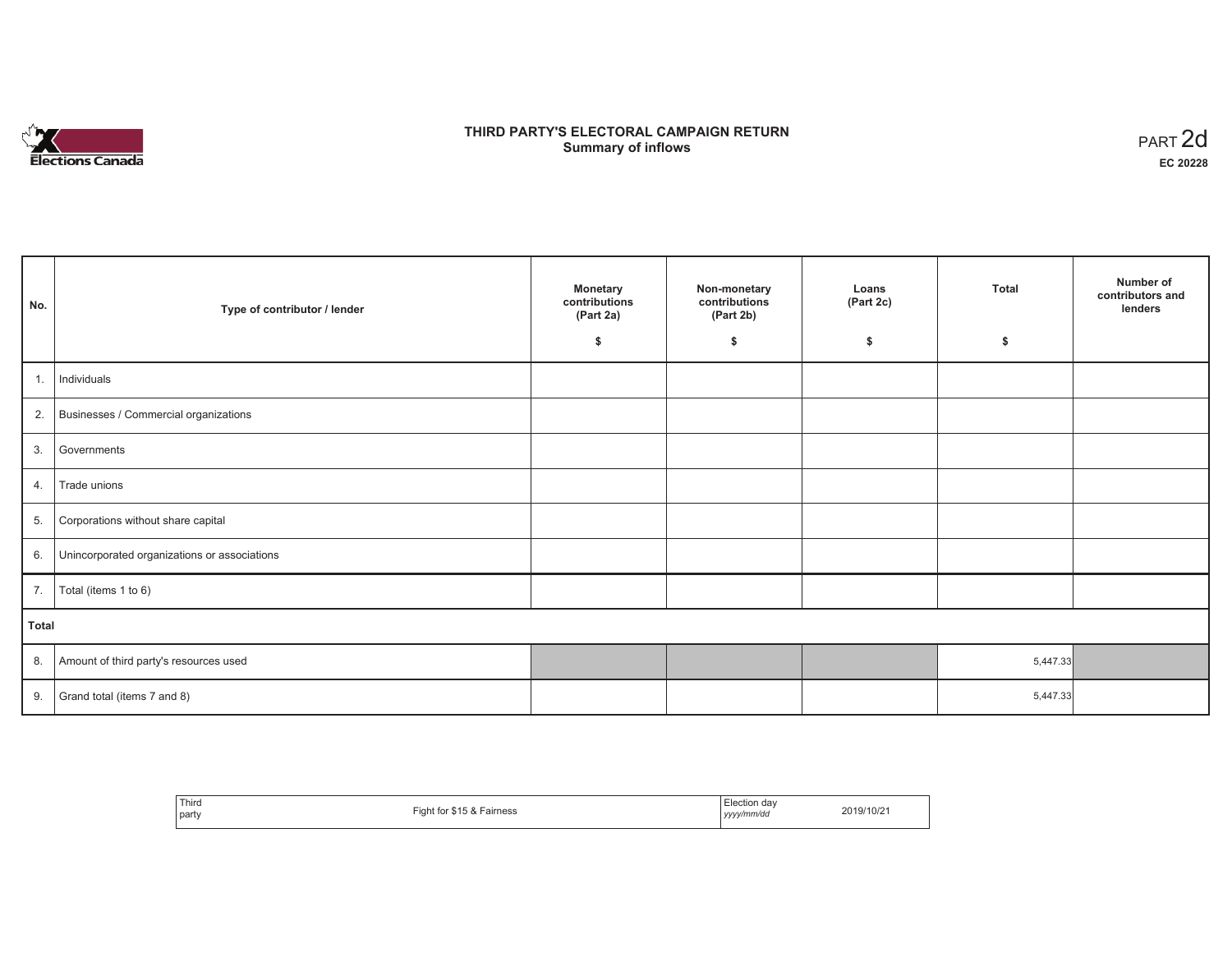

# **THIRD PARTY'S ELECTORAL CAMPAIGN RETURN Statement of expenses incurred for regulated activities that take place during the pre-election period**  *(Only applicable to a fixed-date general election)*

 $_{\sf PART}$ 3a **EC 20228**

For a list of expense types, expense categories and expense subcategories, refer to Annex II in the Instructions.

| No.                                          | Date<br>incurred<br>yyyy/mm/dd | ED Code<br>(if applicable) | Supplier | <b>Expense type</b> | <b>Expense</b><br>category | Expense<br>subcategory     | <b>Starting date</b><br>of activity,<br>advertisement<br>or survey<br>yyyy/mm/dd | <b>Ending date</b><br>of activity,<br>advertisement<br>or survey<br>yyyy/mm/dd | Place of activity or<br>advertisement | <b>Expense amount</b><br>\$ |
|----------------------------------------------|--------------------------------|----------------------------|----------|---------------------|----------------------------|----------------------------|----------------------------------------------------------------------------------|--------------------------------------------------------------------------------|---------------------------------------|-----------------------------|
| $\mathbf{1}$                                 | 2019/09/10                     |                            |          | Partisan activity   | Social Media               | Other: Twitter posts       | 2019/07/01                                                                       | 2019/09/10                                                                     | Ontario and National                  | 629.00                      |
| 2                                            | 2019/08/30                     |                            |          | Partisan activity   | Social Media               | Other: Website, blog posts | 2019/08/04                                                                       | 2019/08/30                                                                     | Ontario and National                  | 34.00                       |
| 3                                            | 2019/09/07                     |                            |          | Partisan activity   | Other                      | Other: media interviews    | 2019/07/06                                                                       | 2019/09/07                                                                     | Ontario and National                  | 225.00                      |
| $\overline{4}$                               | 2019/09/10                     |                            |          | Partisan activity   | Voter Contact              | Other: emails              | 2019/07/01                                                                       | 2019/09/10                                                                     | Ontario                               | 34.00                       |
| 5                                            | 2019/09/10                     |                            |          | Partisan activity   | Social Media               | Other: Facebook posts      | 2019/07/04                                                                       | 2019/09/10                                                                     | Ontario and National                  | 562.50                      |
|                                              |                                |                            |          |                     |                            |                            |                                                                                  |                                                                                |                                       |                             |
|                                              |                                |                            |          |                     |                            |                            |                                                                                  |                                                                                |                                       |                             |
|                                              |                                |                            |          |                     |                            |                            |                                                                                  |                                                                                |                                       |                             |
|                                              |                                |                            |          |                     |                            |                            |                                                                                  |                                                                                |                                       |                             |
|                                              |                                |                            |          |                     |                            |                            |                                                                                  |                                                                                |                                       |                             |
|                                              |                                |                            |          |                     |                            |                            |                                                                                  |                                                                                |                                       |                             |
|                                              |                                |                            |          |                     |                            |                            |                                                                                  |                                                                                |                                       |                             |
|                                              |                                |                            |          |                     |                            |                            |                                                                                  |                                                                                |                                       |                             |
|                                              |                                |                            |          |                     |                            |                            |                                                                                  |                                                                                |                                       |                             |
|                                              |                                |                            |          |                     |                            |                            |                                                                                  |                                                                                |                                       |                             |
|                                              |                                |                            |          |                     |                            |                            |                                                                                  |                                                                                |                                       |                             |
|                                              |                                |                            |          |                     |                            |                            |                                                                                  |                                                                                |                                       |                             |
| Totals carried forward from previous page \$ |                                |                            |          |                     |                            |                            |                                                                                  |                                                                                |                                       |                             |
| Total \$                                     |                                |                            |          |                     |                            |                            | 1,484.50                                                                         |                                                                                |                                       |                             |

| Third<br>$\ldots$ ror $Q$ 15 $Q -$<br>iaht tor<br>r \$15 & Fairness<br>party<br>. | lootion<br>∟lection day<br>2019/10/21<br>.<br>, yyyy/mm/dd | Page |
|-----------------------------------------------------------------------------------|------------------------------------------------------------|------|
|-----------------------------------------------------------------------------------|------------------------------------------------------------|------|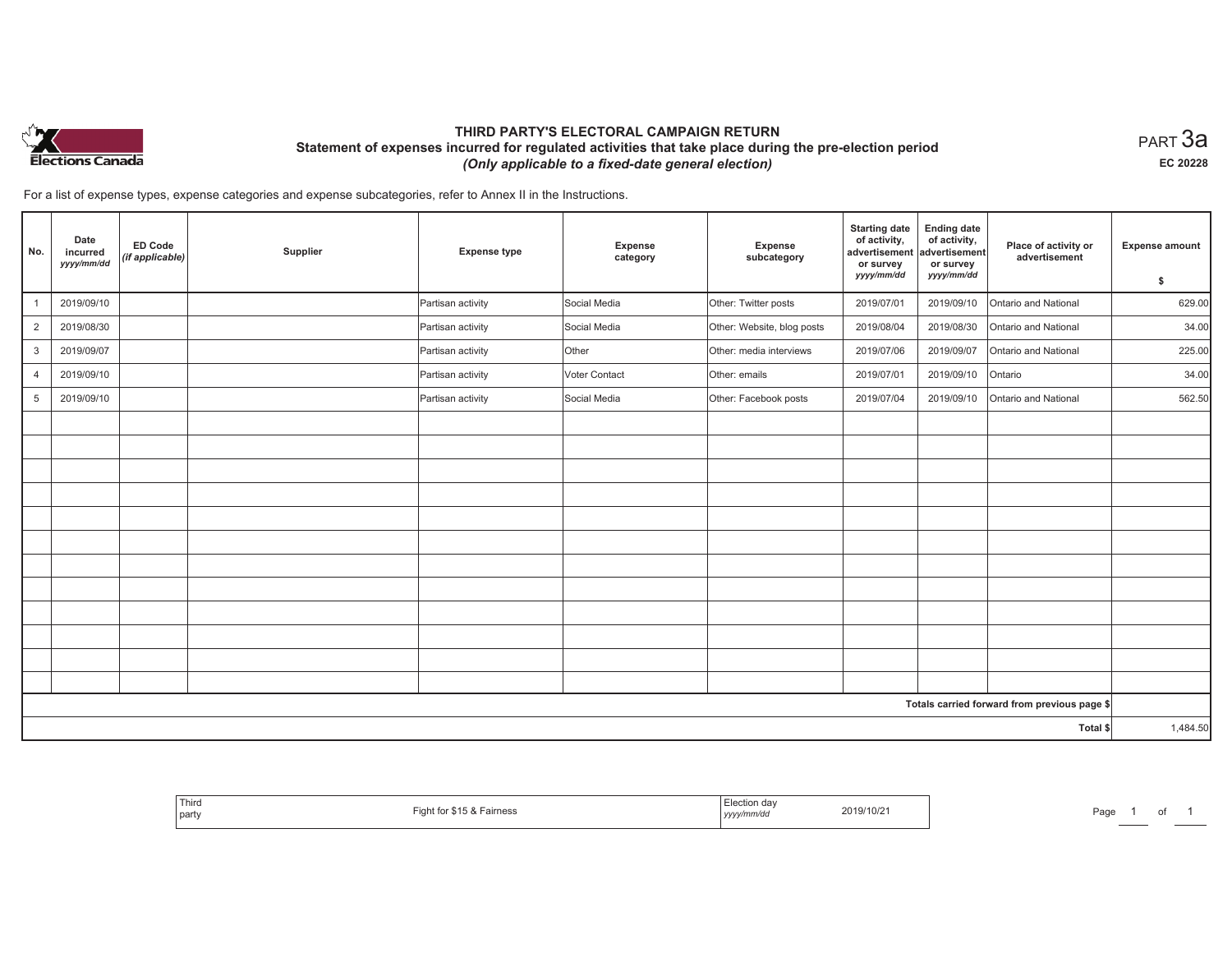

# **THIRD PARTY'S ELECTORAL CAMPAIGN RETURN Statement of expenses incurred for regulated activities that take place during the election period**<br>PART  $3\mathsf{b}$

**EC 20228**

For a list of expense types, expense categories and expense subcategories, refer to Annex II in the Instructions.

| No.            | Date<br>incurred<br>yyyy/mm/dd | <b>ED Code</b><br>(if applicable) | Supplier | <b>Expense type</b>  | <b>Expense</b><br>category | <b>Expense</b><br>subcategory    | <b>Starting date</b><br>of activity,<br>advertisement<br>or survey<br>yyyy/mm/dd | <b>Ending date</b><br>of activity,<br>advertisement<br>or survey<br>yyyy/mm/dd | Place of activity or<br>advertisement        | <b>Expense amount</b><br>\$ |
|----------------|--------------------------------|-----------------------------------|----------|----------------------|----------------------------|----------------------------------|----------------------------------------------------------------------------------|--------------------------------------------------------------------------------|----------------------------------------------|-----------------------------|
|                | 2019/10/20                     |                                   |          | Election advertising | Advertising                | Signs                            | 2019/09/11                                                                       | 2019/10/20                                                                     | Ontario                                      | 546.00                      |
| 2              | 2019/10/10                     |                                   |          | Election advertising | Advertising                | Other: print leaflets            | 2019/09/13                                                                       | 2019/10/10                                                                     | Ontario                                      | 252.00                      |
| 3              | 2019/10/10                     |                                   |          | Election advertising | Advertising                | Other: coordinating distribution | 2019/09/11                                                                       | 2019/10/10                                                                     | Ontario                                      | 1,000.00                    |
| $\overline{4}$ | 2019/10/17                     |                                   |          | Partisan activity    | Other                      | Other: Website, blog posts       | 2019/09/17                                                                       | 2019/10/17                                                                     | Ontario and National                         | 76.50                       |
| 5              | 2019/10/19                     |                                   |          | Partisan activity    | Other                      | Other: media interviews          | 2019/09/28                                                                       | 2019/10/19                                                                     | Ontario and National                         | 100.00                      |
| 6              | 2019/10/17                     |                                   | CallHub  | Partisan activity    | Voter contact              | Text messaging                   | 2019/10/08                                                                       | 2019/10/17                                                                     | Ontario                                      | 301.44                      |
| $\overline{7}$ | 2019/10/12                     |                                   | CallHub  | Partisan activity    | Voter contact              | Calling services                 | 2019/10/11                                                                       | 2019/10/12                                                                     | Ontario                                      | 12.39                       |
| 8              | 2019/10/20                     |                                   |          | Partisan activity    | Social Media               | Other: Facebook posts            | 2019/09/12                                                                       | 2019/10/20                                                                     | Ontario and National                         | 450.00                      |
| 9              | 2019/10/20                     |                                   |          | Partisan activity    | Social Media               | Other: Twitter posts             | 2019/09/11                                                                       | 2019/10/20                                                                     | Ontario and National                         | 484.50                      |
| 10             | 2019/10/20                     |                                   |          | Partisan activity    | Voter contact              | Other: emails                    | 2019/09/11                                                                       | 2019/10/20                                                                     | Ontario                                      | 540.00                      |
| 11             | 2019/10/17                     |                                   |          | Partisan activity    | Voter contact              | Text messaging                   | 2019/10/08                                                                       | 2019/10/17                                                                     | Ontario                                      | 100.00                      |
| 12             | 2019/10/12                     |                                   |          | Partisan activity    | Voter contact              | Calling services                 | 2019/10/11                                                                       | 2019/10/12                                                                     | Ontario                                      | 100.00                      |
|                |                                |                                   |          |                      |                            |                                  |                                                                                  |                                                                                |                                              |                             |
|                |                                |                                   |          |                      |                            |                                  |                                                                                  |                                                                                |                                              |                             |
|                |                                |                                   |          |                      |                            |                                  |                                                                                  |                                                                                |                                              |                             |
|                |                                |                                   |          |                      |                            |                                  |                                                                                  |                                                                                |                                              |                             |
|                |                                |                                   |          |                      |                            |                                  |                                                                                  |                                                                                |                                              |                             |
|                |                                |                                   |          |                      |                            |                                  |                                                                                  |                                                                                | Totals carried forward from previous page \$ |                             |
| Total \$       |                                |                                   |          |                      |                            |                                  | 3,962.83                                                                         |                                                                                |                                              |                             |

| -lection dav<br>2019/10/21<br>airness<br>, yyyy/mm/dd | Thiro<br>party |
|-------------------------------------------------------|----------------|
|-------------------------------------------------------|----------------|

Page 1 of